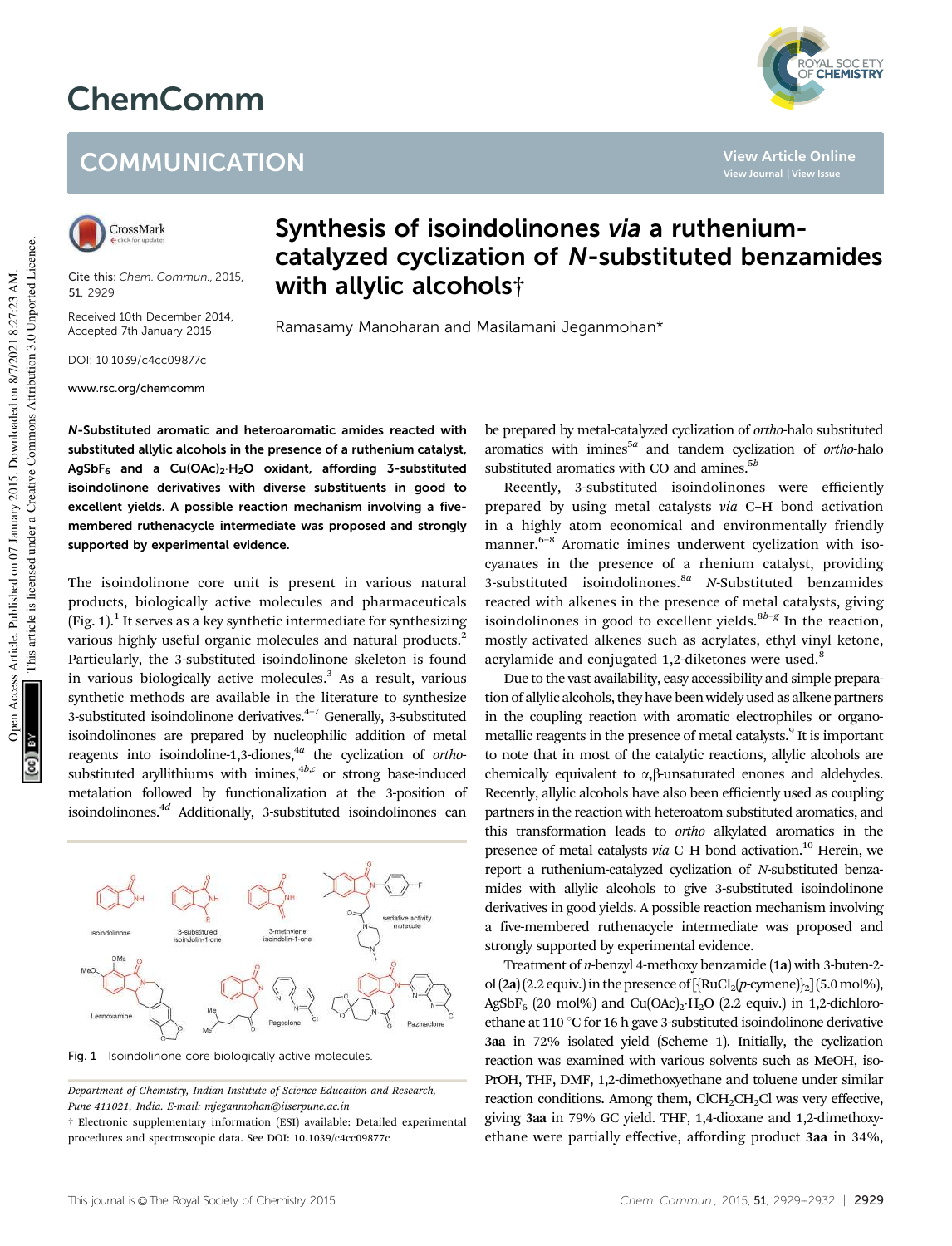

45% and 48% GC yields, whereas remaining solvents were totally ineffective.

The reaction was also tested with additives such as  $AgSbF_6$ ,  $AgBF_4$ , AgOTf and KPF<sub>6</sub>. Among them, AgSbF<sub>6</sub> was very effective, giving product 3aa in 79% GC yield. AgBF<sub>4</sub> and AgOTf were partially effective, yielding 3aa in 47% and 27% GC yields, respectively.  $KPF_6$  was not suitable for the reaction. The cyclization reaction was also tested with various acetate and oxidant sources such as AgOAc, CsOAc, KOAc, NaOAc, Ag<sub>2</sub>O and Cu $(OAc)_2 \cdot H_2O$ . Among them, Cu $(OAc)_2 \cdot H_2O$  was very effective, providing 3aa in 79% GC yield. Remaining acetate sources were not effective. The reaction was also tested with less than 50 mol% of Cu(OAc)<sub>2</sub>. H<sub>2</sub>O under an air atmosphere. However, in the reaction, product 3aawas observed only in 38%GC yield. The reaction was tested with other catalysts (5 mol%) such as  $Ru(COD)Cl<sub>2</sub>$ , Ru(PPh<sub>3</sub>)<sub>3</sub>Cl<sub>2</sub> and RuCl<sub>3</sub>·H<sub>2</sub>O apart from [{RuCl<sub>2</sub>( *p*-cymene)}<sub>2</sub>]. However, no cyclization product 3aawas observed in these complexes. The amount of the  $[\text{RuCl}_2(p\text{-cymene})]_2]$  catalyst (2 mol%) and (10 mol%) was also examined. Using 2 mol% and 10 mol% of the catalyst, product 3aa was observed in 32% and 80% GC yields, respectively. Thus, 5 mol% of the catalyst amount was sufficient for the reaction. The amount of reactant 2a (1.2 equiv. and 3.0 equiv. apart from 2.2 equiv.) was also tested. In 1.2 equiv. of 2a, product 3aa was observed in 55% GC yield and in 3.0 equiv. of 2a, product 3aa was observed in 79% GC yield. The cyclization reaction was also tested at 60 °C and 80 °C apart from 110 °C. At 60 °C, no product 3aa was observed and at 80 °C product 3aa was observed in 35% GC yield. Control experiments showed that in the absence of AgSbF<sub>6</sub> or [{RuCl<sub>2</sub>(p-cymene)}<sub>2</sub>] or Cu(OAc)<sub>2</sub>·H<sub>2</sub>O, no 3aa was obtained.

Under the optimized reaction conditions, the cyclization of other *N*-substituted benzamides 1b–i with 2a was tested (Scheme 1). *N*-Phenyl 1b and cyclohexyl 1c substituted benzamides reacted with 2a, providing cyclization products 3ba and 3ca in 59% and 46% yields, respectively. *N*-Methyl substituted benzamide 1d gave isoindolinone derivative 3da in 67% yield. But, *N*-*tert* butyl benzamide 1e provided a mixture of cyclic product 3ea and ortho alkenylated product 3ea' in 45% combined yield and in a 1: 0.4 ratio. In other *N*-substituted benzamides 1f–i, the expected cyclization product was not observed.

The scope of the cyclization reaction was examined using *N*-benzyl substituted benzamides 1j–v (Table 1). Benzamides 1j and 1k reacted efficiently with 2a, providing the cyclization products 3ja and 3ka in 69% and 60% yields, respectively (entries 1 and 2).

Table 1 Scope of the N-benzyl substituted benzamides<sup>6</sup>



*a* All reactions were carried out using 1j–w (100 mg), ethyl-2-buten-2-ol  $(2a)$  (2.2 equiv.),  $[\{RuCl_2(p\text{-symene})\}_2]$  (5 mol%), AgSbF<sub>6</sub> (20 mol%) and  $\text{Cu(OAc)}_2 \cdot \text{H}_2\text{O}$  (2.2 equiv.) in ClCH<sub>2</sub>CH<sub>2</sub>Cl (3.0 mL) at 110 °C for 16 h. *b* Isolated yield. <sup>c</sup> The reaction was carried at 110 °C for 28 h.

Halogen groups such as I, Br, Cl and F substituted benzamides 1l–o reacted efficiently with 2a, affording products 3la–3oa in good to moderate yields, respectively (entries 3–6). Interestingly, electronwithdrawing groups such as  $CF_3$  and  $NO_2$  substituted benzamides 1p and 1q reacted with 2a, giving cyclization products 3pa and 3qa in 54% and 46% yields, respectively (entries 7 and 8). Apart from the *para* substituted benzamides, *ortho* OMe, Me and Br substituted benzamides 1r–t also efficiently participated in the reaction, yielding products 3ra–ta in 80%, 65% and 62% yields, respectively (entries 9–11). Unsymmetrical 3,4-dimethoxy (1u) and 2-naphthyl (1v) substituted benzamides regioselectively reacted with 2a yielding products 3ua and 3va in 53% and 58% yields, respectively (entries 12 and 13). In substrates 1u and 1v, the C–H bond activation takes place at the C-6 position of the benzene ring and at the C-3 position of the naphthalene ring selectively. Interestingly, heteroaromatic amide 1w also efficiently participated in the reaction, affording product 3wa in 60% yield (entry 14).

The scope of the cyclization reaction was also further examined using substituted allylic alcohols (Scheme 2). Treatment of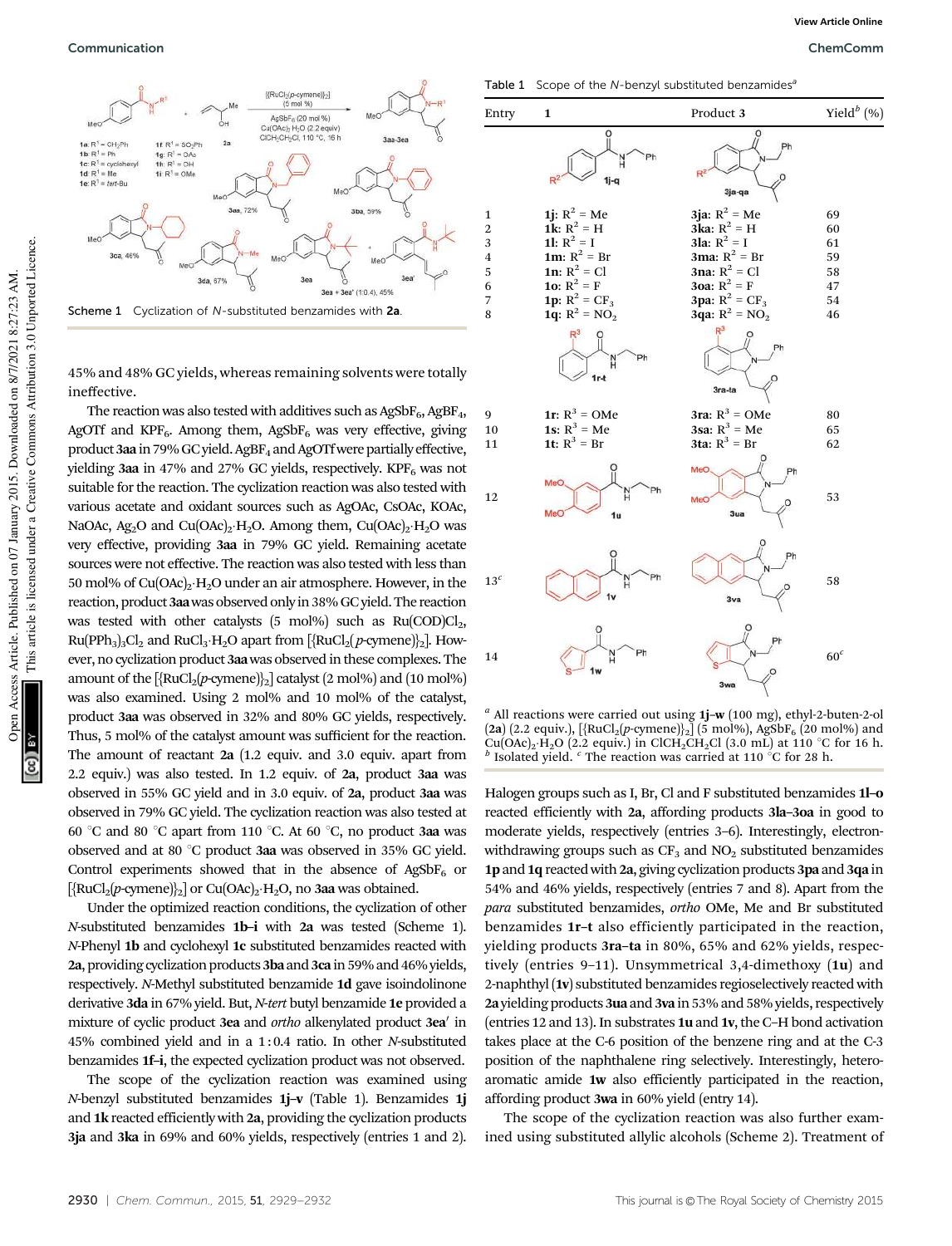

Scheme 2 Scope of the substituted allylic alcohols.

pent-1-en-3-ol (2b), hex-1-en-3-ol (2c) and hept-1-en-3-ol (2d) with benzamide 1a under similar reaction conditions gave cyclization products 3ab–ad in 67%, 65% and 62% yields, respectively. 1-Phenylbut-3-en-2-ol (2e) also nicely participated in the reaction, affording the corresponding cyclization product 3ae in 68% yield. Interestingly, prop-2-en-1-ol (2f) reacted efficiently with 1a, giving a formyl substituted cyclic compound 3af in 60% yield.

Based on the previous reports<sup> $6-10$ </sup> and our observation, a possible reaction mechanism is proposed in Scheme 3. Basically, a multi-step reaction is involved in the cyclization reaction. First, AgSbF $_6$  likely removes the Cl<sup>-</sup> ligand from the  $[\text{RuCl}_2(p\text{-cymene})]_2]$  complex in the presence of  $Cu(OAc)_2$  providing a cationic ruthenium acetate species 4. Coordination of the nitrogen atom of 1 to the ruthenium species 4 followed by *ortho*-metalation provides ruthenacycle intermediate 5. Coordinative insertion of  $\alpha$ ,  $\beta$ -unsaturated enone 6 into the Ru–carbon bond of intermediate 5 gives intermediate 7. We strongly believe that the allylic alcohols 2 convert into  $\alpha$ ,  $\beta$ unsaturated enones 6 in the presence of the ruthenium catalyst and  $Cu(OAc)<sub>2</sub>$ .<sup>11</sup>  $\beta$ -Deprotonation of intermediate 7 by an acetate source followed by protonation of nitrogen affords *ortho*-alkenylated benzamide 8 and regenerates the ruthenium species 4 (proceeds *via* path A).11*<sup>c</sup>* Later, coordination of the nitrogen atom of *ortho*alkenylated benzamide 8 into ruthenium species 4 followed by intramolecular coordination of the double bond into ruthenium affords intermediate 9 and AcOH. Intramolecular coordinative insertion of the N–Ru bond of intermediate 9 into the alkene moiety followed by enolization provides ruthenium enolate intermediate 10. Protonation of intermediate 10 in the presence of AcOH provides product 3 and regenerates the active ruthenium species 4. The control of the formation of product 11 which proceeds *via* enolization of intermediate 7 followed by protonation is highly important to successfully carry out the present cyclization reaction (*via* path B).<sup>10</sup>

The formation of a key five-membered ruthenacycle intermediate 5 is the rate determining reversible step in the reaction. To support the reversible step, *N*-benzyl 4-methoxy benzamide (1a) was treated with a ruthenium catalyst, Ag $SbF_6$  and Cu $(OAc)_2 \cdot H_2O$ , D<sub>2</sub>O in DCE solvent at 110  $\degree$ C for 16 h. As expected, 54% deuterium incorporations were observed at both *ortho* carbons of benzamide d-1a in a combined 74% yield (Scheme 4). In the meantime, we have tried to isolate the key ruthenacycle intermediate 5 in the reaction of 4-methoxy benzamide 1a with a stoichiometric amount of the ruthenium complex (1.0 equiv.), AgSbF<sub>6</sub> (4.0 equiv.) and Cu(OAc)<sub>2</sub>. H<sub>2</sub>O (1.2 equiv.) in DCE solvent at 60  $^{\circ}$ C for 8 h. In the reaction,



Scheme 3 Proposed mechanism



Scheme 4 Mechanistic evidence

metalacycle intermediate 5 was isolated. However, we were not able to crystallize intermediate 5. But, the complex 5 was tentatively assigned by  ${}^{1}H$ ,  ${}^{13}C$  NMR, HRMS and MALDI-TOF spectroscopic techniques (see ESI†). To confirm the formation of activated alkene 6, 1-phenylbut-3-en-2-ol (2e) was treated with the ruthenium catalyst, AgSbF<sub>6</sub> and Cu(OAc)<sub>2</sub>·H<sub>2</sub>O at 110 °C for 3 h. In the reaction, approximately a 1:1 mixture of 1-phenylbut-3-en-2-one (6e) and the reduced 1-phenylbutan-2-one (6e') were observed in a combined 76% yield. It seems that in the cyclization reaction, initially product 6e is formed which further reacts with benzamide 1 providing the cyclization product 3. If benzamide is not present in the reaction mixture, the alkene moiety of 6e is subsequently reduced. Further, we have tried to isolate *ortho* alkenylated benzamide 8 in the reaction